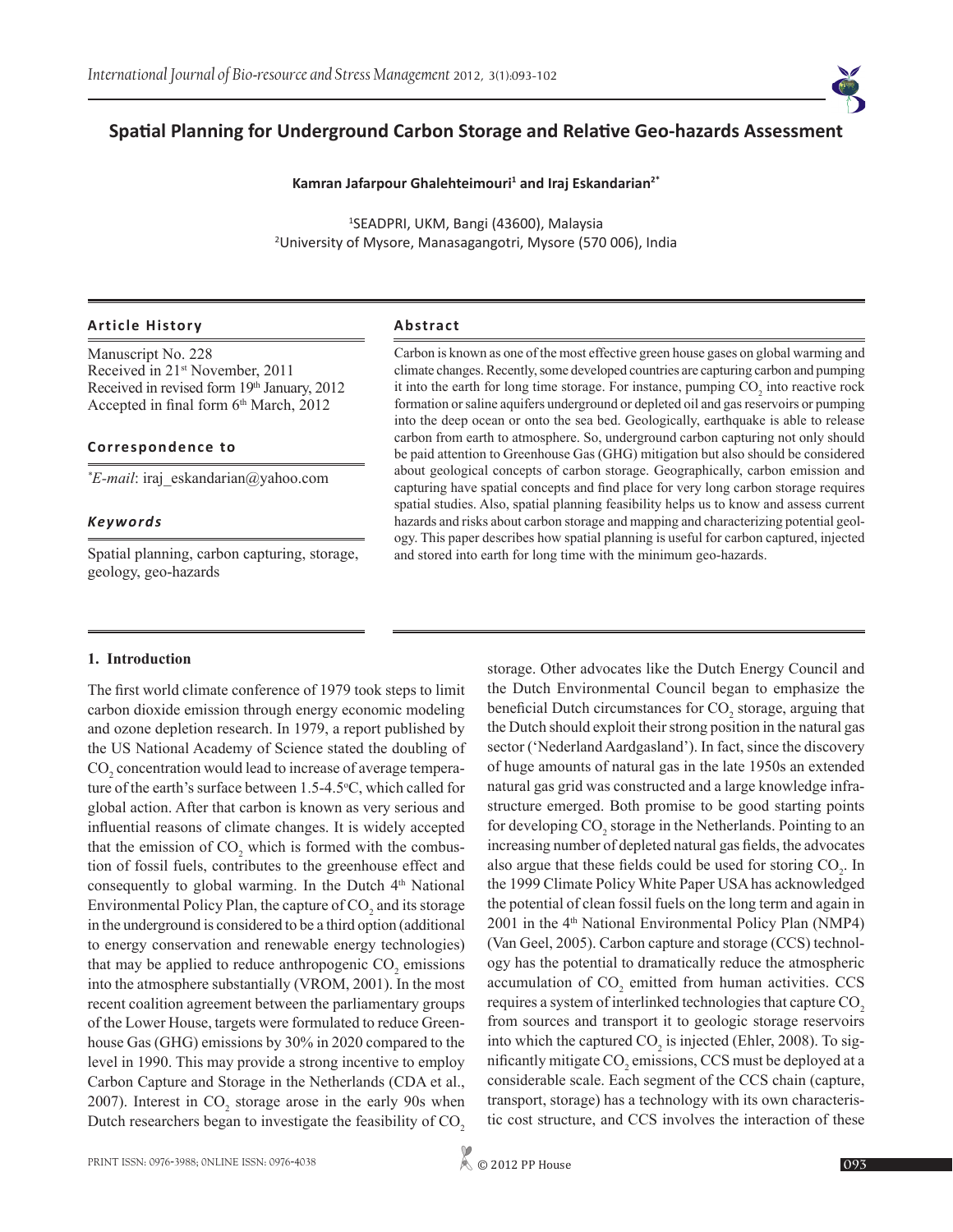technologies and costs in a coupled system. This coupling determines the returns to scale for the entire carbon capture and storage system and suggests how, given the spatial distribution of sources and potential reservoirs, CCS activities should be organized. Given that CCS couples the spatial organization of CO<sub>2</sub>-emitting industries to the spatial organization of geology, guidance on locating future  $CO_2$  sources relative to geology is needed (Bielicki, 2009).

## 2. Spatial Dimensions of CO<sub>2</sub>

Spatial planning is an essential tool for managing the development and use of the terrestrial environment in many parts of the world. In North America and Europe, for example, it is commonly used as a central component of economic development and environmental planning. The principal purpose of spatial planning on land is to regulate development and land use in the public interest. Over the past century, the traditional approach of making individual permit decisions on a projectby-project, case-by-case basis—and the unplanned outcome of this approach—has been replaced by a more strategic planning process that lays out a vision—or comprehensive plan—that can guide individual sectoral planning and permitting. This approach has become the standard for terrestrial land-use planning and management. The spatial clustering of sources relative to each other, of injection reservoirs relative to each other, and of sources relative to injection reservoirs can have important ramifications for CCS policy and deployment. The deployment of CCS technology will require large investments in infrastructure, such as dedicated  $CO<sub>2</sub>$  pipelines, for example, which can be networked together in order to take advantage of economies of scale with pipeline diameter—from both the physical laws governing fluid flow through pipelines and the empirical costs of building pipelines of marginally larger diameters (Bielicki, 2008a, 2008b). This shows all carbon capturing stages require very accurate spatial studies. Development of the spatial regional inventory requires solving a few specific problems: lack of information on spatial distribution of GHG sources and absence of data necessary for direct estimation of GHG estimation in every important point. Spatial regional levels inventory of GHGs is important for a number of reasons, particularly, it gives local government valuable information on location and magnitude of GHG sources, help to identify cost effective ways of GHG reduction and involve local people into GHG reduction measures (Gómez et al., 2007). The UK regulations also highlight that the use of hazardous substances, such as oxygen, hydrogen and amine solvents will have additional spatial requirements that must be considered when making a planned climate change research (CCR). In particular, the use of these hazardous substances may necessitate that buffer zones are placed around a particular site to avoid land use conflict with neighbouring land uses, and may require consultation with local planning authorities (ERM, 2010).

# 2.1. Scientific and technical concepts of CO<sub>2</sub> capturing for *risk assessment*

Technically,  $CO_2$  can be transported and sequestered; carbon capture prefers a relatively pure stream of the gas. Pathways for carbon capture come from three potential sources. First, several industrial processes produce highly concentrated streams of  $CO<sub>2</sub>$  as a by-product. Although limited in quantity, they make good initial targets because  $CO_2$  capture is inherent in the existing process, resulting in relatively low incremental costs. Second, power plants emit more than one-third of the  $CO<sub>2</sub>$  emissions worldwide, making them a prime candidate for carbon capture. Although the quantity is large, the cost of capture is significant because the  $CO<sub>2</sub>$  concentrations are low—typically, 3-5% in gas plants and 13-15% in coal plants. Finally, future opportunities for  $CO<sub>2</sub>$  sequestration may arise from producing hydrogen fuels from carbon-rich feed stocks, such as natural gas, coal, and biomass. The  $CO<sub>2</sub>$  by-product would be relatively pure, and the incremental costs of carbon capture would be relatively low. The hydrogen could be used in low-temperature fuel cells and other hydrogen fuel-based technologies, but there are major costs ahead for developing a mass market and infrastructure for these new fuels (Herzog, 2001). From a community carbon reduction perspective, we see renewable biomass, or biomethane based community CHP plants playing an important role. Local authorities have a key role in integrating and applying the right mix of low carbon technologies in the community context. The key role of government through the public sector is in providing the anchor thermal loads for these schemes. In turn, this will bring confidences to the developers to increasingly invest in this market (Anonymous, 2009).

## 2.2. CO<sub>2</sub> transportation and risk assessment

Emissions of  $CO_2$  will not necessarily be at the location of the storage site, so transport of  $\mathrm{CO}_2$  is needed. A transport system (via pipelines and/or shipping) is therefore needed to link the  $CO_2$  sources to the  $CO_2$  storage sites (Wildenborg et al.,  $2005a$ ). CO<sub>2</sub> can be transported via pipeline, by tank wagons and by ship. In practice, because of the huge volumes involved, only pipeline and ships are cost-effective options. Generally, transportation costs are considered to be small compared to the overall capture costs. Successful CO<sub>2</sub> capturing and implementation need appropriate transportation technology to assess environmental and biological hazards. Transportation of CO<sub>2</sub> by ships and sub-sea pipelines, and across national boundaries, is governed by various international legal conventions. Many jurisdictions states have environmental impact assessment legislation that will come into consideration in pipeline building. If a pipeline is constructed across another country's territory, e.g. land-locked states, or if the pipeline is laid in certain zones of the sea, other countries may have the right to participate in the environmental assessment decision-making process or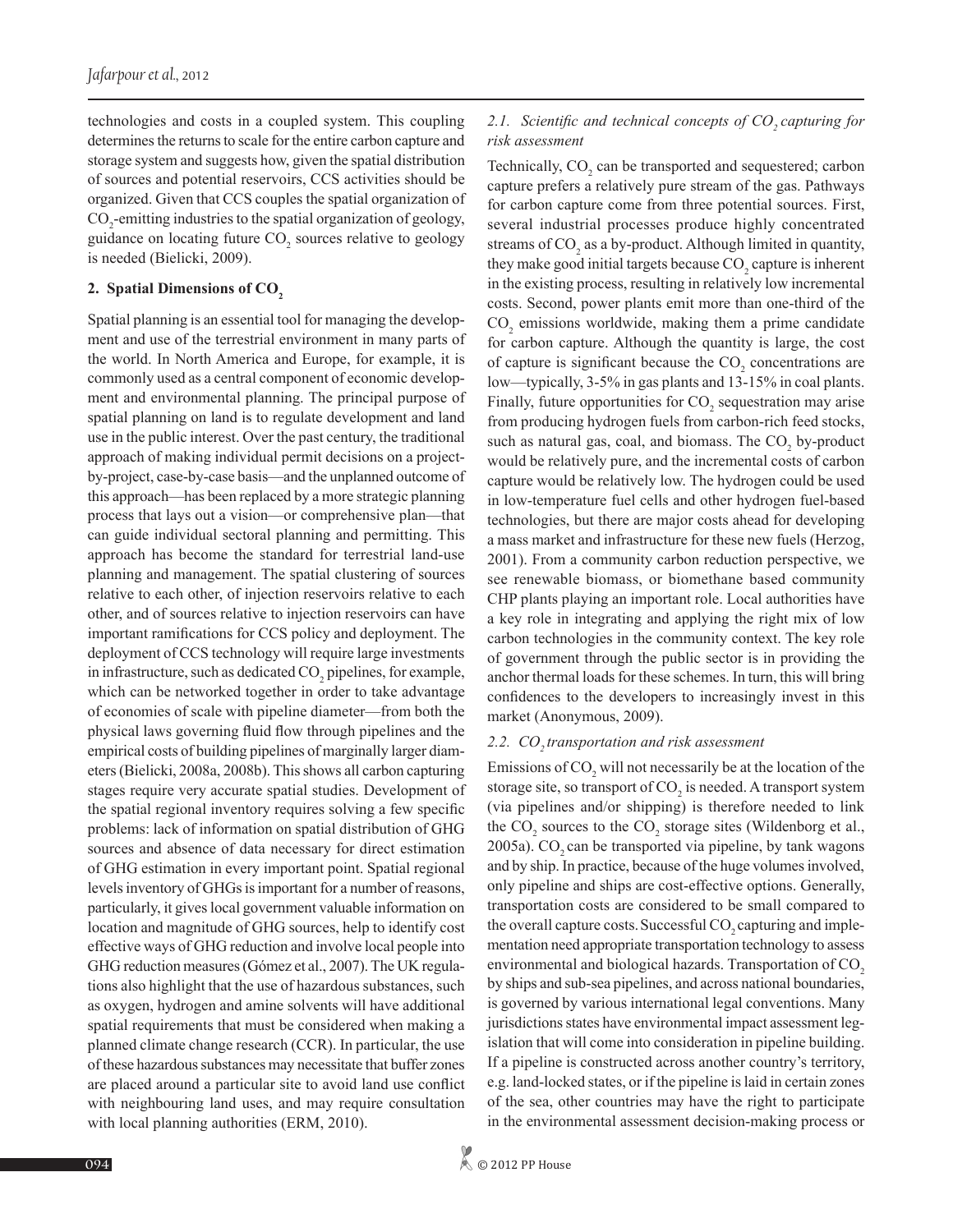challenges another state's project (Metz, 2005). To keep  $CO<sub>2</sub>$ in a compressed, liquid state, CO<sub>2</sub> pipeline pressure must be higher than those used typically in natural gas pipelines. Extra precautions and different designs are therefore necessary for CO<sub>2</sub> pipelines. Nonetheless, CO<sub>2</sub> pipelines have been in operation for many years, and the industry has done well to reduce the risks associated with  $CO<sub>2</sub>$  release (Barrie et al., 2004). The most popular hazards in  $CO_2$  pipeline transportation are:

 a. Pipeline routing- pipeline construction and maintenance will have impacts on the environment and landscape.

b. Global risk- that the pipeline leaks and the captured  $CO<sub>2</sub>$ is re-emitted back to the atmosphere compromising the effectiveness of CCS as mitigation option.

c. Local emission risk that any leaked  $CO<sub>2</sub>$  poses to the surrounding local populations and the environment (from asphyxiation of flora and fauna and acidifying effects on soil, surface and ground waters) (Zakkour, 2007).

# 2.3. Location of CO<sub>2</sub> storage risk assessment

Storage of  $CO_2$  should be such that it remains isolated from the atmosphere for a suitably long period. The options for this are mainly underground, e.g. depleted oil and gas fields, aquifers and deep seated coal bearing layers (Wildenborg et al.,  $2005<sub>b</sub>$ ). The CO<sub>2</sub> capture device can be located at the point of  $CO<sub>2</sub>$  end-use or sequestration, eliminating the current need to match  $CO_2$  sources with sinks. For example, the  $CO<sub>2</sub>$  originating from all those vehicles in Bangkok can be captured in an oil field in Alberta, Canada, where it could be used on-site for enhanced oil recovery (EOR) operations or it could be captured in South Africa to feed a growing demand in that country for feed stocks for petrochemical production. If the goal is to sequester a given quantity of  $CO_2$  in a specific geological formation, the air capture system could be located at that physical location. Within the United States, formations in Ohio, Oklahoma and Michigan, among other sites, appear to hold promise for long-term underground  $CO_2$  storage. Air extraction could also offer a new window in negotiations between developed and developing countries over how to deploy carbon reducing technologies (UniRazak, 2007). Storage site for short time implementation and long time storage of  $CO<sub>2</sub>$ project must be consider for wildlife, human life and biodiversity capacity. CO<sub>2</sub> storage location is very important part of any underground CO<sub>2</sub> storage because amount of carbon is significant and if CO<sub>2</sub> is released from storage sites it would kill people and livestock poisoning the environment for long time. In most of developed countries that have this kind of projects, they do very accurate studies about place for  $CO<sub>2</sub>$ capture and storage. For instance, The Dickinson Study Area covers an area extent of approximately 800 km<sup>2</sup> and contains sufficient geologic data for characterization down to a depth of about 3000 m. In this study area, there are several potential  $CO<sub>2</sub>$  storage and  $CO<sub>2</sub>$  EOR target formations with adequate data for an evaluation of their storage potential. The target formations identified in this area are from the bottom up, the Mississippian Lodgepole carbonate mounds (oil reservoirs), Mississippian Heath carbonates (oil reservoirs), Pennsylvanian Tyler sandstones (oil reservoirs), Pennsylvanian/Permian Broom Creek sandstones and carbonates (saline formation), and the Cretaceous Dakota sandstones (saline formation). The sealing formations for each formation are tight carbonates, evaporates, shale layers and overlying all target formations is approximately 1000 m of Cretaceous Pierre, Greenhorn, and Mowry shale which should act as an additional stratigraphic seal. Initially, the study area appeared to be stratigraphically and structurally simple; however, closer inspection revealed some abrupt changes in some of the structure maps and in the formation of isopach maps. As a result of this study, the methods by which sites are assessed in the PCOR (Plain CO<sub>2</sub>) Reduction Partnership) area were modified so that identification of subtle structural and stratigraphic features, including areas that may be faulted or fractured, are more easily identified (Gorecki, 2009).

#### 2.4. CO<sub>2</sub> Injection considerations and hazards mitigation

Deep well injection of liquids has occurred safely for over 20 years and there is less experience with injecting gases like  $CO<sub>2</sub>$ . While most  $CO<sub>2</sub>$  injections for enhanced oil recovery have occurred safely, problems that have occurred illustrate the unique hazard that utilizes and regulators must consider (Gledhill et al.,  $2009_a$ ). Additional insight is needed for determining the most cost effective injection strategy of  $CO<sub>2</sub>$  in a low pressure reservoir. In order to control the  $CO<sub>2</sub>$  injection, it might be necessary to place a down whole flow restriction. Furthermore, pre heating of the (decompressed)  $CO_2$  stream might be needed to prevent phase changes in the well tubing and the risk of damaging the lining of the tubing. In this study, it has tacitly been assumed that all wells, that are operational now, will be suited and available for  $CO_2$  injection at reasonable cost and without major modification. However, these wells have not been designed for low temperature  $CO<sub>2</sub>$  injection and an extended life time (after a hibernation period of several years). Detailed well design studies on the re-use of former gas wells may point at certain technical or cost barriers (NOGEPA, 2009). Additional insight is needed to optimize the injection strategy of  $CO_2$  in a low pressure reservoir considering safety, costs, capacity, etc. This involves: 1) the mitigation effect on temperature which may occur when  $CO<sub>2</sub>$  decompresses whilst being injected into the low pressure reservoir; 2) what is the optimal balance between minimizing the energy consumption for heating the decompressed  $CO<sub>2</sub>$  and maximizing the rate of injection. Furthermore, in the pilot, alternative technical solutions to control the injection rate and temperature effects could be tested like the use of orifices or control valves that are positioned in the tubing at the bottom of the well. Apart from additional research, we therefore recommend to test full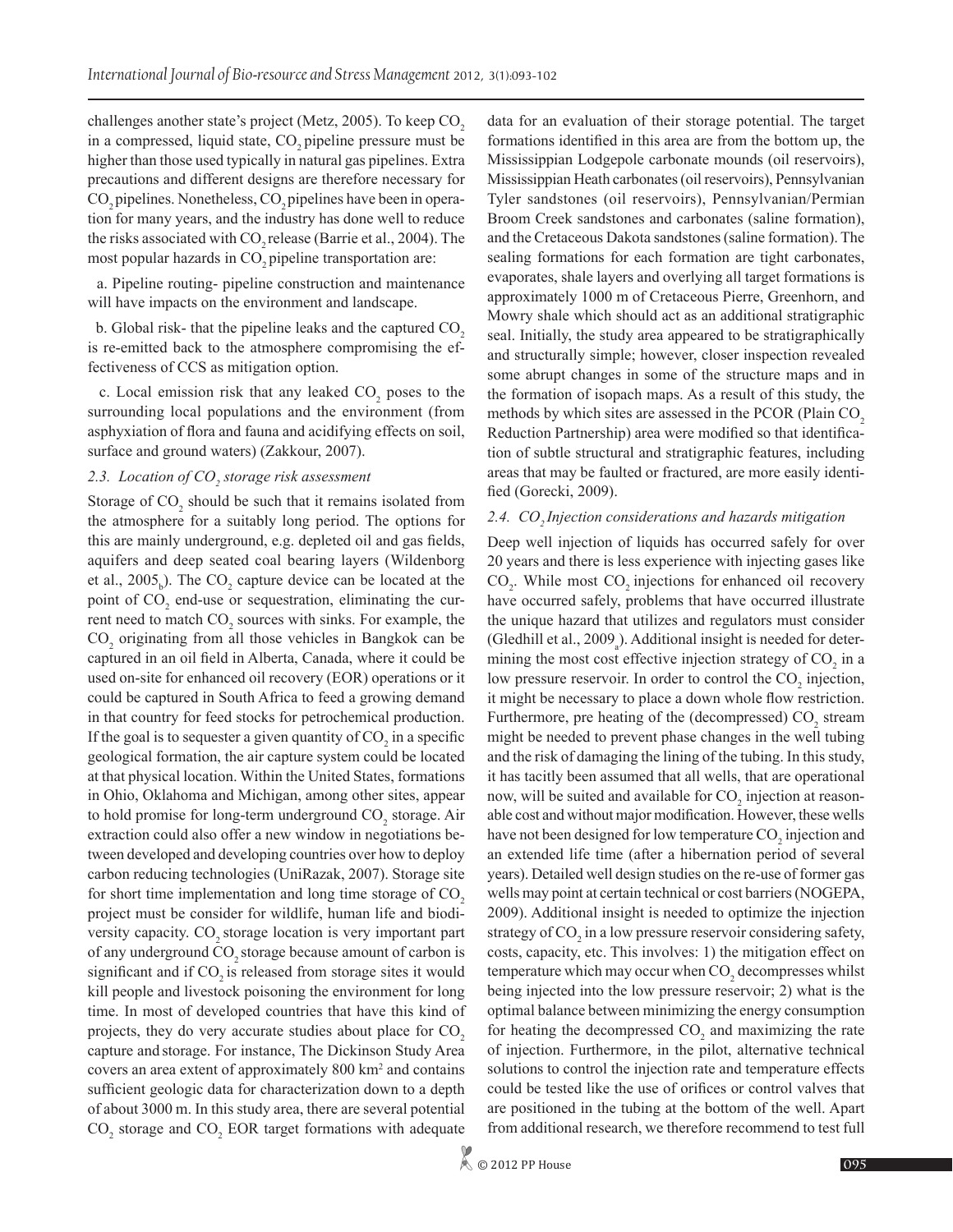scale  $CO<sub>2</sub>$  injection in practice, especially with respect to the injection of dense phase  $CO<sub>2</sub>$  into low pressure reservoirs. This test should include: 1) injection of gasified and heated  $CO<sub>2</sub>$ , 2) injection of dense phase  $CO<sub>2</sub>$  by means of down hole flow control, and 3) injection of unheated  $CO<sub>2</sub>$  (both in the dense and gaseous phase) (Cronenberg et al., 2009).

# **3. Hazard Scenarios for**  $\text{CO}_2$  **Injection and Storage Methods**

# 3.1. CO<sub>2</sub> injection into rock formation

Land subsidence and triggered earthquake are common examples of anthropogenic geological hazards caused by or related to the production of subsurface mineral resources and storage of energy residues in the deep subsurface. Geological hazards, either natural or man-made, may cause increased leakage of  $CO<sub>2</sub>$  from sequestration site. For public acceptance of geological sequestration of  $CO<sub>2</sub>$ , it is important to demonstrate the mechanical effects of CO<sub>2</sub> injection and storage will neither cause deterioration of the mechanical stability and the isolation capacity of a sequestration site nor have negative effects on environment (Olric et al., 2005). Technically, we should measure how injection has reaction in term of time. In fact, these kinds of studies are very helpful for finding places for storage and hazards assessment. For instance, the 1D radial reactive transport models represent  $CO_2$  injection in a siliciclastic and carbonate reservoir at 2 km depth and  $70^{\circ}$ C. CO<sub>2</sub> and other gases were injected in the reservoir at a rate of 1 million ton year-1 over a period of 100 years. The reactive transport models simulate the system from 0 to 10,000 years. There are three scenarios of mixed gas injected:  $CO_2$  only,  $CO_2^+H_2S$ , and  $CO_2$ +SO<sub>2</sub> in which  $CO_2$  is injected as gas phase while both  $H<sub>2</sub>S$  and  $SO<sub>2</sub>(\sim 5\%$  each) are injected as aqueous solutes. The reservoirs are specified to have an initial porosity of 0.30 and initial permeability of 100 mD. The siliciclastic and carbonate reservoirs were defined by hypothetical mineral assemblages, representing an oligoclase/feldspar-rich sandstone reservoir and a limestone-rich reservoir, respectively (Table 1).

Other primary and secondary minerals are listed in Table 1 as well (Xiao et al., 2009). Conceptual model of  $CO_2$  mineral fixation in Iceland assumes that acidic carbonated waters injected into basaltic rocks will initially cause rock dissolution and release of divalent cations such as  $Ca<sub>2</sub>^+$ ,  $Mg<sub>2</sub>^+$  and  $Fe<sub>2</sub>^+$ . As reactions progress, these elements will combine with  $CO<sub>3</sub>$ and precipitate as carbonates due to increasing pH. A large scale experiment with a plug flow reactor imitating chemical and physical conditions within the basaltic rocks after  $CO<sub>2</sub>$ injection, gives an opportunity to study the rate of basaltic rock dissolution and solid replacement reactions under controlled  $\text{CO}_2$  conditions. The experimental set-up makes it possible to follow changes in pH, Eh and chemical composition of the fluid on different levels along the flow path within the column. Characterization and quantification of secondary minerals

(carbonates and clays) enables determination of molar volume and porosity changes with time (Galeczka et al., 2010). But it is not enough for the  $CO_2$  underground storage and we need to have environmental studies as internal and external geomorphology. There is no doubt that we need to take the reactivity between CO<sub>2</sub>, pore water, and surrounding rock into account when, considering CO<sub>2</sub> storage in depleted gas fields or aquifers. CO<sub>2</sub> will dissolve in the formation water, which will become more acidic. As the dissolution of  $CO<sub>2</sub>$  occurs rapidly after injection of  $CO<sub>2</sub>$  in the subsurface, the drop of the pH in the pore water will also be fast. The CO<sub>2</sub> dissolution and change in pH will disturb the existing local chemical equilibria between the solid and liquid gases phases. As this can cause mineral dissolution and precipitation, as well as reactions around the CO<sub>2</sub> injection well, understanding the geochemical reactions that are taking place in the underground is therefore very important. During the lifetime of  $CO_2$ storage scheme, various groups of  $CO_2$ -rock interactions can be distinguished. Once injection has started, supercritical  $CO_2$  (SC-CO<sub>2</sub>) will dissolve and interactions will occur between the injected  $CO<sub>2</sub>$ and well materials. If  $CO<sub>2</sub>$  is injected as a liquid, either in the well or in the well environment it will become supercritical. In the direct well environment, dry supercritical  $CO_2$  will prevail which might still be at a different temperature than the reservoir. Gradually,  $CO_2$  temperature will adjust to the reservoir temperature and temperature driven CO<sub>2</sub>-rock interactions will disappear. Longer-term interactions between host rock and cap rock are the subsequent group of interactions assuming that  $CO_2$  remains contained in the target host rock. Leakage scenarios need to be investigated for each site. Depending on the specific circumstances,  $CO_2$ -rock interactions might occur whereby the coupling between the interaction and the flow regime is of crucial importance. If  $CO<sub>2</sub>$  has escaped along these leakage pathways, it might enter potable aquifers and cause unwanted indirect impacts on the quality of the water which might be used for human consumption. Also because of the induced pressure built-up during many years of injection, displacement of brine in adjacent layers might occur, again with potential deleterious effects on potable aquifers. A last type of interactions that are enhanced or induced through engineering practices with the objective to immobilize  $CO<sub>2</sub>$ faster, prohibit  $\mathrm{CO}_2$  induced reactions or maximize dissolution (and then chemical reactions) for enhancing storage capacity (Gaus, 2010).

# 3.2. CO<sub>2</sub> injection into saline aquifers underground

 $CO<sub>2</sub>$  sequestration in deep saline aquifers is considered a promising mitigation option for the reduction of  $CO_2$  emissions to the atmosphere. Injecting CO<sub>2</sub> into aquifers at depths greater than  $800$  m brings  $CO<sub>2</sub>$  to a supercritical state where its density is large enough to ensure an efficient use of pore space (Hitchon et al., 1999). Although the density of  $CO_2$  can reach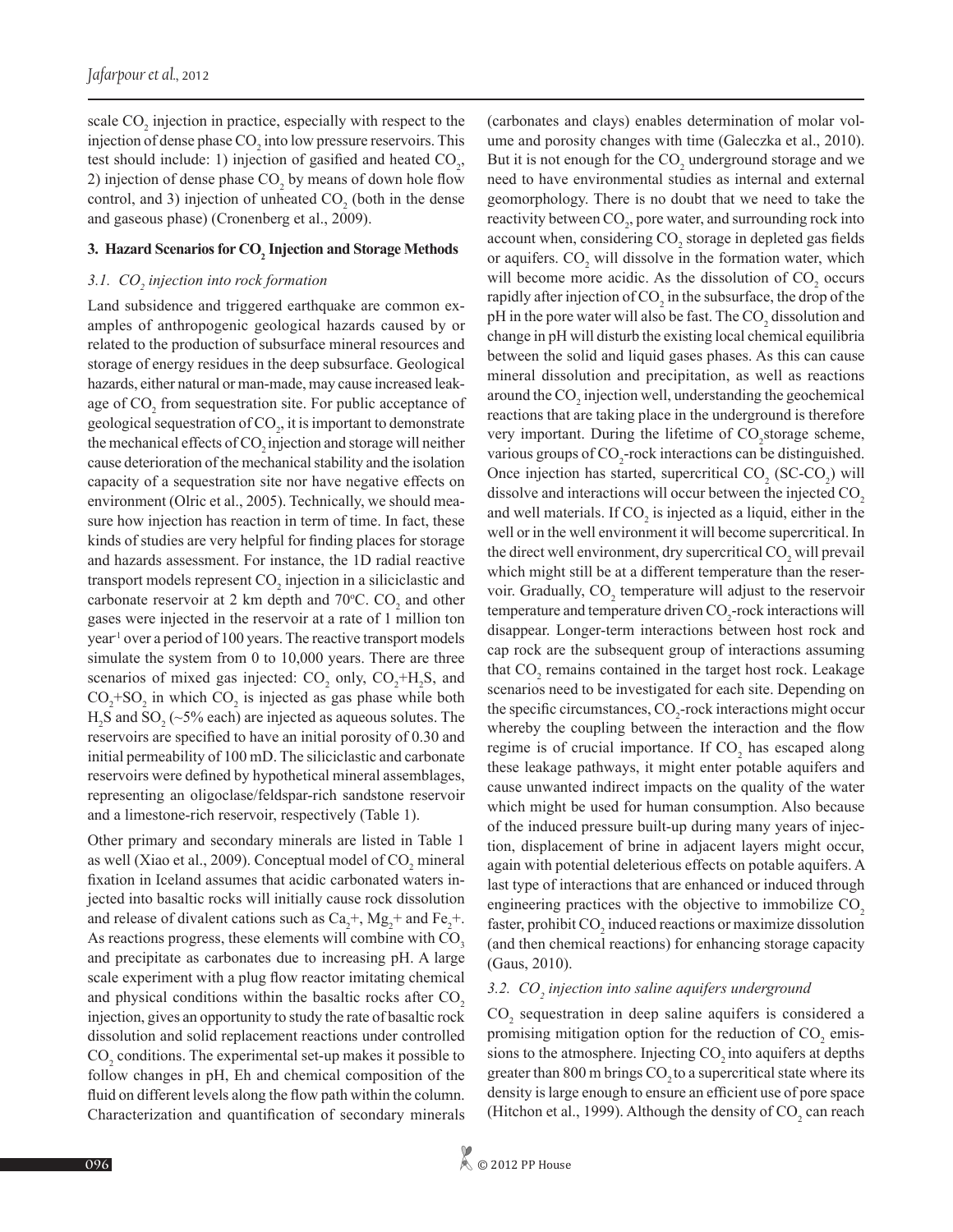Table 1: Initial mineral compositions of the siliciclastic reservoirs, carbonate reservoirs and secondary minerals considered in the Simulation

| Mineral     | Chemical formula                                             | Volume %  |           |
|-------------|--------------------------------------------------------------|-----------|-----------|
| Primary     |                                                              | <b>SR</b> | <b>CR</b> |
| Quartz      | SiO <sub>2</sub>                                             | 40.6      | 1.0       |
| Kaolinite   | $\text{Al}_2\text{Si}_2\text{O}_5(\text{OH})_4$              | 1.41      | 1.5       |
| Calcite     | CaCO <sub>3</sub>                                            | 1.35      | 63.0      |
| Illite      | $K_{0.6}Mg_{0.25}Al_{1.8}(Al_{0.5}Si_{3.5}O_{10}(OH)_{2})$   | 0.7       | 0.6       |
| Oligoclase  | $Ca_{0.2}Na_{0.8}Al_{1.2}Si_{2.8}O_{8}$                      | 13.86     | 0.5       |
| K-feldspar  | KAlSi <sub>3</sub> O <sub>s</sub>                            | 5.74      | 1.2       |
| Na-smectite | $Na_{0.290}Mg_{0.26}Al_{1.77}Si_{3.97}O_{10}(OH)$            | 4.8       | 0.6       |
| Chlorite    | $Mg_{2,5}Fe_{2,5}Al_{2}Si_{3}O_{10}(OH)_{8}$                 | 1.19      | 1.6       |
| Hematite    | $Fe_2O_3$                                                    | 0.35      | 0.00      |
| Porosity    |                                                              | 30        | 30        |
| Secondary   |                                                              |           |           |
| Anhydrite   | CaSO <sub>4</sub>                                            |           |           |
| Magnesite   | MgCO <sub>3</sub>                                            |           |           |
| Dolomite    | CaMg $(CO3)$ ,                                               |           |           |
| Low-albite  | NaAlSi <sub>3</sub> O <sub>8</sub>                           |           |           |
| Siderite    | FeCO <sub>3</sub>                                            |           |           |
| Ankerite    | $CaMg_{03}Fe_{07}(CO_3),$                                    |           |           |
| Dawsonite   | $NaAlCO3(OH)$ ,                                              |           |           |
| Ca-smectite | $Na_{0.145}Mg_{0.26}Al_{1.77}Si_{3.97}O_{10}OH$ <sub>2</sub> |           |           |
| Alunite     | $\text{KAI}_{3}(\text{OH})_{6}(\text{SO}_{4})_{2}$           |           |           |
| Pyrite      | FeS,                                                         |           |           |
| Opal-A      | SiO <sub>2</sub>                                             |           |           |

SR: Siliciclastic reservoir; CR: Carbonate reservoir Source: Xu et al. (2007)

values as high as 900 kg  $m<sup>3</sup>$ , it will always be lighter than the resident brine. Consequently, it will flow along the top of the aquifer because of buoyancy. Thus, suitable aquifers should be capped by a low permeability rock to avoid  $CO$ , migration to upper aquifers and the surface. Caprock discontinuities, such as fractured zones, may favor upwards CO<sub>2</sub> migration. Additionally, CO<sub>2</sub> injection can result in significant pressure buildup, which affects the stress field and may induce large deformations. These can eventually damage the cap rock and open up new flow paths. These interactions between fluid flow and rock mechanics are known as hydromechanical (HM) coupling. HM processes generally play an important role in geological media and in particular during CO<sub>2</sub> injection into deep saline aquifers. These formations are usually fluid-saturated fractured rock masses. Therefore, they can deform either as a result of changes in external loads or internal pore pressures. This can be explained with direct and indirect HM coupling mechanisms

(Rutqvist and Stephansson, 2003). Injection into saline aquifers need special monitoring with high technology:

 a) Continuous monitoring for pressure in the aquifer located directly above the injection zone;

 b) Other site specific data to include information on the position of the waste front within the injection zone or water quality;

 c) Monitoring of ground water quality of the aquifer located directly above the injection zone;

 d) Monitoring of ground water quality in the lowest underground source of drinking water;

 e) Any additional monitoring to determine if there is fluid movement into underground sources of drinking water (Gledhill et al., 2009).

# 3.3. CO<sub>2</sub> injection into depleted oil and gas reservoirs

Currently, depleted or nearly depleted oil and gas reservoirs are the most appealing geological storage sites for  $\mathrm{CO}_2$  sequestration for the following reasons. First, the depleted oil and gas reservoirs have been extensively investigated during the oil exploitation stage. Second, the underground and surface infrastructure (wells, equipment and pipelines) is already available and could be used for  $CO_2$  storage injection with minor or even without modifications (Bachu, 2000; Voormeij et al., 2004). Third, the injection of different gases, including  $CO<sub>2</sub>$ , into oil and gas reservoirs as a technique to enhance oil or gas recovery has been widely practiced in the oil and gas industry. The experience gained can be adapted to guide the  $CO_2$  sequestration injection. The sequestration of  $CO_2$  in nearly depleted or even developing oil and gas reservoirs can simultaneously reduce greenhouse gas emissions and increase oil recovery (Li et al., 2006). For instance, the UK has numerous oil and gas fields, many of which are becoming emptied of hydrocarbons. These are perhaps the best places to store  $CO<sub>2</sub>$ . In 1996, it was estimated that there is space for about 5.3 Gt  $CO_2$  in depleted oilfields, i.e. 5,300,000,000 t, and about 11-15 Gt  $CO_2$  in depleted gas fields. This is about 10 years of total UK CO<sub>2</sub> emissions in oil fields, and a further 30 years in gas fields. UK has the technical expertise to plan the storage (gained from extracting the oil and gas) and an established industry base that could undertake the work (CCSC, 2010). Totally, depleted oil and gas reservoirs have very good capacity and space for  $CO_2$  storage because of depth and available facilities too. During oil production, oil, water and  $CO<sub>2</sub>$  are being removed from the reservoir through the production wells throughout the productive life of the field, precluding the pressure build-up that characterizes injections in a non-oil producing sequestration project. In addition, because the oil producing wells create a zone of lower pressure into which the mix of oil, water and  $CO_2$  will flow, the movement of the  $CO<sub>2</sub>$  in the subsurface from injection to production well is far more predictable than where the  $CO<sub>2</sub>$  has to be injected into the rock formation at pressures sufficient to continuously push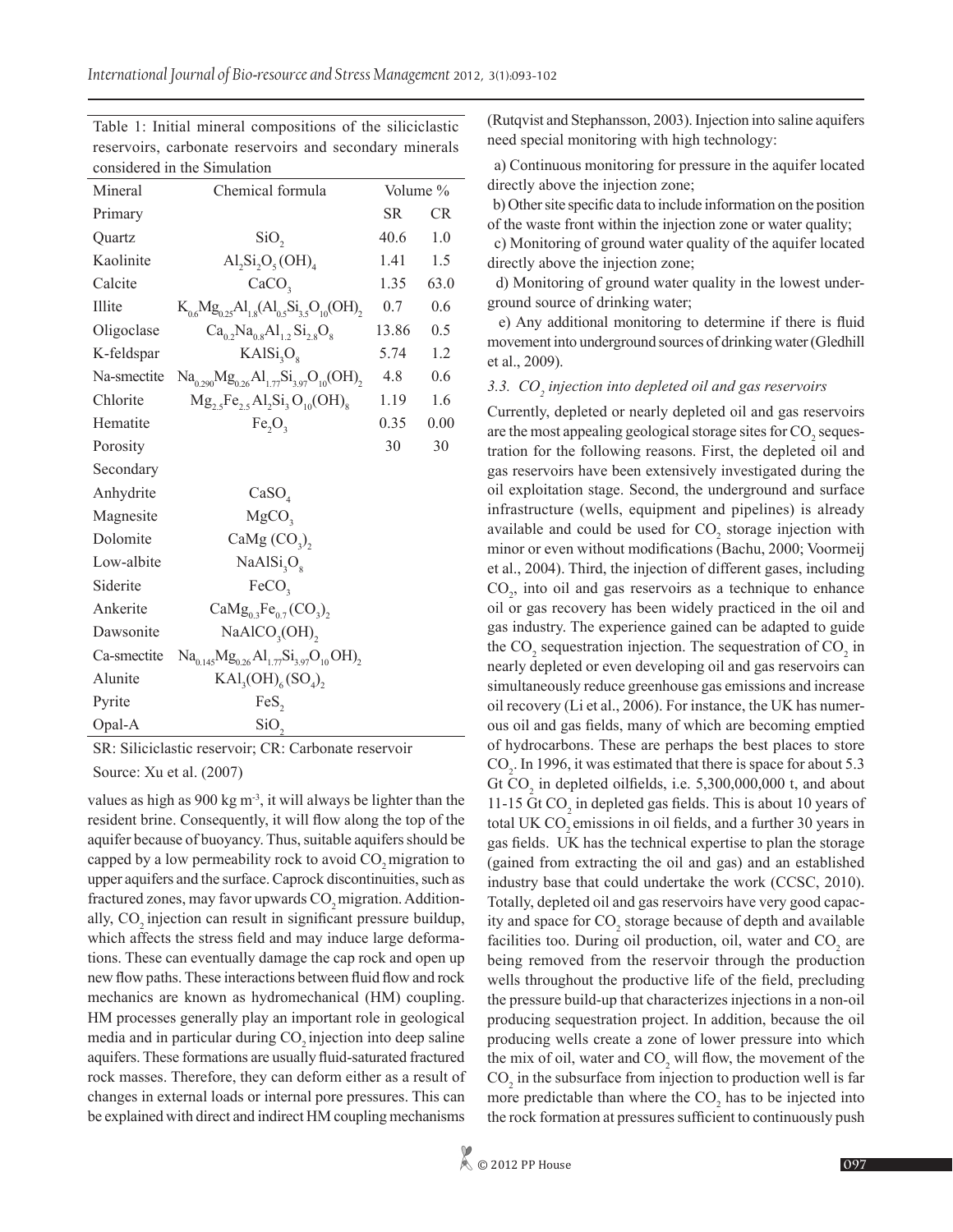the  $CO_2$  plume away from the injection well (because there is no zone of lower pressure into which it is drawn). And of course an oil-producing formation will almost by definition have structural or stratigraphic traps that held the oil in place for millions of years and similarly provide natural bounds for  $CO<sub>2</sub>$ storage (Marston, 2011).

## 4. Determination and Assessment of CO<sub>2</sub> Geological **Hazards**

#### *4.1. Seismicity, fault and rocks movements*

Underground carbon storage is very sensitive to seismicity because this hazard at the same time is moving rocks melted and solid. Also, seismicity can release storage  $CO<sub>2</sub>$ . So, seismicity without strong scientific bases and experiences is very dangerous. Cameroon and USA are very good examples in carbon capturing. On 21 August 1986, Lake Nyos, a volcanic lake in Cameroon, western Africa, suddenly released approximately 80 million m<sup>3</sup> of  $CO_2$ , which asphyxiated approximately 1,800 people on the flanks of the volcano at distances up to 25 km (Krajick, 2003; Service, 2004). Two years earlier in Cameroon, CO<sub>2</sub> killed 37 people nearby at Lake Monoun. In the United States, volcanic  $CO<sub>2</sub>$  is the cause of massive tree kills near Mammoth Lakes, first noticed in 1990 (Sorey et al., 1996). The Cameroon incidents may be worst-case scenarios for the type of accident that could occur at a large  $CO<sub>2</sub>$  injection facility. For comparison, one moderate-size (1,000-megawatt) coalfired electrical power plant that burns 2.5 million metric tons of carbon per year will generate 4.7 billion  $m^3$  of  $CO_2$  year<sup>1</sup>. Although a catastrophic release of  $CO<sub>2</sub>$  could be devastating to anyone nearby, there is sufficient industrial experience in transporting  $CO<sub>2</sub>$  by pipeline and injecting it for enhanced oil recovery that the US Department of Energy is seriously investigating the potential for large-scale disposal by geological sequestration (Price et al., 2005). Deep well injection usually triggers activity in a seismically unstable area rather than causing an earthquake in a seismically stable area. Conceptually, the fluid in a fault is pressurized and assumes the stress of the overlying rock and water. Since the fluid has little shear strength, the frictional resistance along the fault declines and the fault blocks slip, causing a seismic event. These processes are best represented by a stress/strain relationship at very high pressures. Other processes involved in the triggering of seismic activity may include transfer of stress to a weaker fault, hydraulic fracture, contraction of rocks due to the extraction of fluids, subsidence due to the saturation of a rock formation, mineral precipitation along a fault, and density-driven stress loading (Wesson and Nicholson, 1987). Seismic hazards can be assessed by testing and monitoring of well and place where we want to inject the  $CO_2$ . Many types of tests are available to detect faulting or fractures that could lead to induced seismic activity including down-hole geophysical tests as well as more traditional testing methods that may be performed within the

borehole. Another type of testing is pressure fall-off/shut-in testing that involves monitoring pressure buildup in the well. Testing methods are summarized below:

- 2-D or 3-D seismic surveys
- Core sample collection from major units during drilling
- Down-hole caliper logging to detect fractures

 • Down-hole resistivity logging to detect fractures and lithologic changes

• Down-hole spontaneous potential logs

 • Down-hole gamma ray logging to detect formation changes

- Down-hole density testing
- Fracture-finder logs to detect fractures

 • Compression tests on formation samples to determine rock strength

 • Geotechnical tests on formation samples (porosity, density, permeability)

 • Compatibility test of injection fluids with formation unit and confining unit

- Pressure fall-off/shut-in tests
- Radioactive tracer survey (Sminchak et al., 2002)
- *4.2. Ground movement and dissolution*

A key factor affecting the implementation of CCS are the risks associated with underground  $CO_2$  storage. Gaining a better understanding and quantification of these risks is needed to ensure that they will comply with safety standards (also after injection has been completed). Risk assessment is a first step in a strategy to set up management and control measures to minimize risks of underground  $CO_2$  storage. Also, it helps to facilitate the formulation of standards and regulatory frameworks required for large-scale application of CCS. To date, a wide variety of activities studying the risks of underground CO<sub>2</sub> storage has been completed and is being performed. The risks associated with underground  $CO_2$  storage have been discussed extensively in an EU study on underground disposal of  $CO<sub>2</sub>$  (Holloway, 1996). It is possible that earth surface will sink or rise because of man-made pressure changes, which might cause damage to buildings and infrastructure and might also trigger seismicity. Several cases of subsidence in history (mainly during exploitation of oil and gas fields) are known and well documented. For these cases, the mechanism is well understood, but prediction of subsidence is found to be difficult (Holloway, 1996). The primary uncertainties for  $CO<sub>2</sub>$  disposal in geologic formations relate to the rate at which  $CO<sub>2</sub>$  can be buried underground, the available storage capacity, the utilization of subsurface space and available storage capacity, the presence of a cap rock of low permeability and the potential for  $CO_2$  leakage through imperfect confinement, which may be natural or induced (Gulf Coast Carbon Center, 2005). The uncertainties vary depending on the type and characteristics of the projects. The probabilities of physical leakage are estimated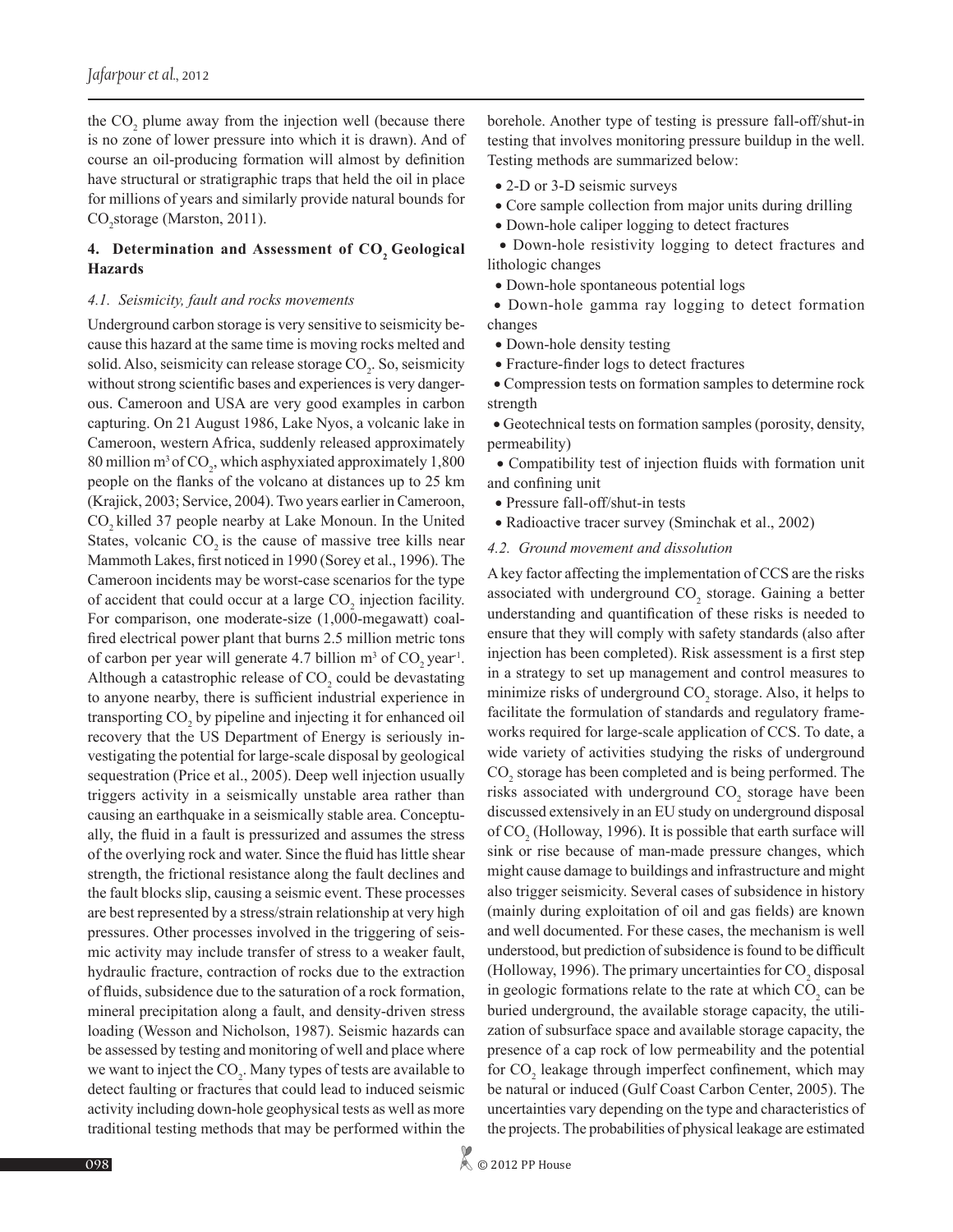to be small and risks are mainly associated with leakage from casings of abandoned wells.  $CO<sub>2</sub>$  injected into a formation can escape through abandoned well bores, faults, and fractures. The possibility of failure exists due to incomplete knowledge of subsurface conditions or corrosion resistance of materials used in injection wells. The limited industry experience regarding the rate of physical leakage from different storage media means that accidental releases could occur over decades or even centuries. The uncertainties are the reason why the verification process is so essential to the integrity of carbon capture and storage and why so much research focuses in this area. Standard protocols and regulatory oversight are a prerequisite to legitimacy and safety in the carbon capture and storage industry (Eaton et al., 2003).

#### *4.3. Displacement of brine and water contamination*

Fear of CO<sub>2</sub> leakage and water contaminate is always under threatened the geo CO<sub>2</sub> storage. CO<sub>2</sub> storage will leak slowly and finds way to other water sources or to the atmosphere. Geological storage ('sequestration') of  $CO<sub>2</sub>$  emissions in deep saline aquifers is a doomed idea, although billions are being spent to study it. It seems that the proponents are under the impression that there is a lot of empty space underground, when in reality the 'pore space' is presently occupied by very salty water. So in order to put the  $CO<sub>2</sub>$  where the water is now, that water will have to be pumped out, and then what becomes of it? You can not just dump the brine, and it is too salty for economical reverse osmosis. The often-mentioned 25 years of experience with underground  $CO<sub>2</sub>$  injection for EOR is irrelevant because the reservoirs they are dealing with are open systems, with  $CO_2$  going in and oil coming out in steady state flow. Such depleted reservoirs are empty tanks underground, but deep saline aquifers are full tanks. Trying to hammer supercritical, buoyant  $CO<sub>2</sub>$  into them might fracture the sealing formation intended for storage. The  $CO<sub>2</sub>$  bubbles trapped underground will migrate and eventually erupt at the surface, with fatal consequences to the inhabitants above (Cr4, 2010). Latest research by Duke University has found that underground storage of injected  $CO$ , could potentially increase contamination levels in water aquifers as much as tenfold. Core samples were gathered from freshwater aquifers around America that provide potable water supplies and which also lie over the top of sites identified as suitable for potential CCS projects. Scientists put the samples through a range of tests and found that in some cases the  $CO<sub>2</sub>$  leaking into the water increased the contaminant loads above that set by the US Environmental Protection Agency's levels for drinking water (Brake, 2010). Fundamental understandings of various processes gained at small spatial scales will eventually be integrated and up-scaled to develop models to understand, quantify and predict multiphase flow and reactive transport processes at reservoir scales and to evaluate  $CO_2$  injectivity, reservoir storage capacity, leakage possibility and impacts of

 $CO<sub>2</sub>$  leakage. In general, the major risks associated with the operation of an underground  $\mathrm{CO}_2$  storage project are related to leakage from the formation.  $CO_2$  leakage from the formation may migrate into potable aquifers or even to the surface, which could result in a significant safety risk. To evaluate this risk requires an improved understanding of formation properties and how the injected  $CO_2$  spreads and interacts with the rock matrix and reservoir fluids. Geologic formations typically consist of layers of rock with different porosities, thicknesses and chemical compositions. All of these factors affect the suitability of the formation as a site for  $CO_2$  sequestration. Porosity and thickness determine the storage capacity of the formation and chemical composition determines the interaction of  $CO_2$  with the minerals in place. Also, an impervious cap rock is necessary to prevent the sequestered  $CO<sub>2</sub>$  from migrating to the surface. Finally, if the formation consists of a series of aquifers, it is necessary to ensure that  $CO<sub>2</sub>$  stored in a saline formation does not migrate to a potable aquifer. For geologic sequestration to be a viable technical option for climate change mitigation, the risks associated with this activity must be evaluated, including environmental, health, safety and economic risks. By identifying which aspects of geologic sequestration present potential risks, appropriate actions can be taken prior to the commencement of injection activities to obviate the occurrence of problems (Deel et al., 2006).

#### *4.4. Sudden and gradual leakage hazard*

Geologic structures constitute one of the key factors that determine the spatial patterns of hydraulic pressures in deep formations. Since any change of hydraulic pressure pattern is also a function of human activities, the effect of prominent geologic features such as those of big fault zones must be evaluated before assessing the impact of human activities on them. In this perspective, techniques to separate out the natural effects are needed for more detailed study on hydraulic pressure change in deep formations (Gautam et al., 2002). Two classes of risk must be addressed for every candidate storage reservoir: gradual and sudden leakage. Gradual release of carbon dioxide merely returns some of the greenhouse gas to the air. Rapid escape of large amounts, in contrast, could have worse consequences than not storing it at all. For a storage operation to earn a license, regulators will have to be satisfied that gradual leakage can occur only at a very slow rate and that sudden leakage is extremely unlikely. Although carbon dioxide is usually harmless, a large, rapid release of the gas is worrisome because high concentrations can kill. Planners are well aware of the terrible natural disaster that occurred in 1986 at Lake Nyos in Cameroon: carbon dioxide of volcanic origin slowly seeped into the bottom of the lake, which sits in a crater. One night an abrupt overturning of the lake bed let loose between  $100,000$  and  $300,000$  t of  $CO_2$  in a few hours. The gas, which is heavier than air, fl owed down through two valleys, asphyxiating 1,700 nearby villagers and thousands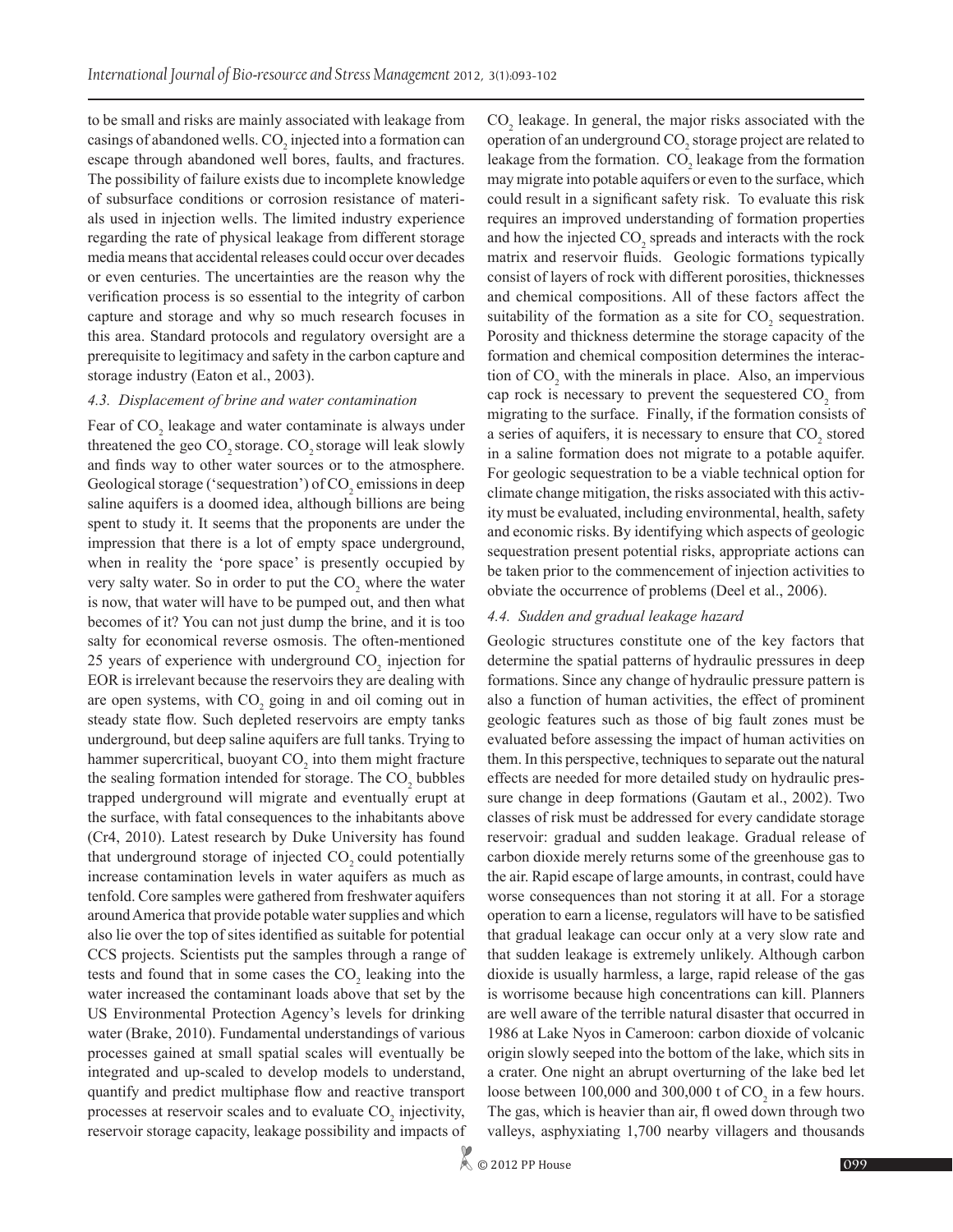of cattle. Scientists are studying this tragedy to ensure that no similar man-made event will ever take place. Regulators of storage permits will want assurance that leaks cannot migrate to belowground confined spaces that are vulnerable to sudden release (Socolow, 2005). Some new experiences in underground CO<sub>2</sub> storage are focusing on capacity of environment. Adsorption capacity measuring is what they do in USA for CO<sub>2</sub> storage. Carbonaceous (black) Devonian gas shales underlie approximately two-thirds of Kentucky. In these shales, natural gas occurs in the inter-granular and fracture porosity and is adsorbed on clay and kerogen surfaces. This is analogous to methane storage in coal beds, where  $CO<sub>2</sub>$  is preferentially adsorbed, and displacing methane. Black shales may similarly desorb methane in the presence of  $CO<sub>2</sub>$ . Drill cuttings from the Kentucky Geological Survey Well Sample and Core Library were sampled to determine both  $\mathrm{CO}_2^{\vphantom{\dagger}}$  and  $\mathrm{CH}_4^{\vphantom{\dagger}}$ adsorption isotherms. Sidewall core samples were acquired to investigate  $CO<sub>2</sub>$  displacement of methane. An elemental capture spectroscopy log was acquired to investigate possible correlations between adsorption capacity and mineralogy. Average random vitrinite reflectance data range from 0.78 to 1.59 (upper oil to wet gas and condensate hydrocarbon maturity range). Total organic content determined from acid-washed samples ranges from  $0.69$  to  $14\%$  CO<sub>2</sub> adsorption capacities at 400 psi range from a low of  $14$  scf  $t<sup>1</sup>$  in less organic-rich zones to more than  $136$  scf  $t<sup>-1</sup>$  in the more organic-rich zones. There is a direct linear correlation between measured total organic carbon content and the adsorptive capacity of the shale; CO<sub>2</sub> adsorption capacity increases with increasing organic carbon content (Nuttall et al., 2005).

## **5. Identifying Spatial Planning and Approaches for Underground CO<sub>2</sub> Hazards Assessment**

We know climate is changing and  $CO<sub>2</sub>$  emissions and other green house gases have significant role on climate change. Impacts of climate changes are extended in different sectors and levels in the world. For instance, health, economy, sociology, environment and too many other sectors are being affected by direct and indirect climate change impacts. Underground  $CO_2$  storage is one of the ways for  $CO_2$  that is found by developed countries for mitigation policies. Planning for climate change mitigation and adaptation and any other acts should be win-win. By the better words,  $CO<sub>2</sub>$  capturing and storage should not be implemented successfully because we can face water contamination or geo hazards. Spatial planning, which is charged with making long-term decisions for specific geographic areas, has to consider all spatially relevant sectoral hazards and cannot reduce its focus to only one or two hazards like flood or potentially dangerous industrial facilities. This is so because spatial planning is responsible for a particular spatial area (where the sum of hazards and vulnerabilities defines the overall spatial risk) and not for a particular object,

e.g. sectoral engineering sciences. Therefore spatial planning must adopt a multi-hazard approach in order to deal appropriately with risks and hazards in a spatial context (Greiving, 2002; Schmidt, 2005). Briefly, the Integrated Risk Assessment of Multi-hazards consists of four components:

 a. Hazard maps: for each spatially relevant hazard a separate hazard map is produced showing in which regions and with which intensity this hazard occurs.

 b. Integrated hazard map: the data on all individual hazards are integrated into one map showing for each region the combined overall hazards potential.

 c. Vulnerability map: information on the economic and social vulnerability with regard to potential hazards is combined to create a map showing the overall vulnerability of each region.

 d. Integrated risk map: the information from the integrated hazard map and the integrated vulnerability map is combined thus producing a map that shows the integrated risk each region is exposed to (Greiving et al., 2006).

Spatial planning and spatial considerations can be assessed and tackle current and future risks by taking into account both environmental hazards and climate changes. At last, by summarizing the underground CO<sub>2</sub> risk assessment the major findings of the current analysis were:

 • Risks caused by failures in surface installations are well understood and can be minimized by applying risk abatement technologies and safety measures.

 $\bullet$  The risk associated with the storage of  $\mathrm{CO}_2$  underground itself  $(CO<sub>2</sub>$  and methane linkage, seismicity, ground movements and displacements) is less well understood.

• The lack of knowledge and data to properly quantify the processes controlling/causing risks is partially due to the fact that this mitigation option is relatively new. Another complicating factor is that underground storage has long-term effects that are difficult to assess by means of injection operations or laboratory experiments.

 • One of the main issues to be further studied is the leakage of  $\mathrm{CO}_2$  from the geological reservoir. In particular the processes that control leakage through wells, faults and fractures need to be objectives for future research projects in order to assess leakage rates for various geological reservoirs.

 $\bullet$  The effects of elevated concentrations of  $\mathrm{CO}_2$  on terrestrial animals and plants are well known, but the possible impacts on marine ecosystems need further research.

 • Risks are strongly dependant on specific reservoir and site conditions (ecosystems, onshore/offshore, presence of water resources, etc.). This makes recommendable the assessment and monitoring of a variety of pilot and demonstration storage projects in order to better understand the site specific nature of risks (EU Commission, 2006).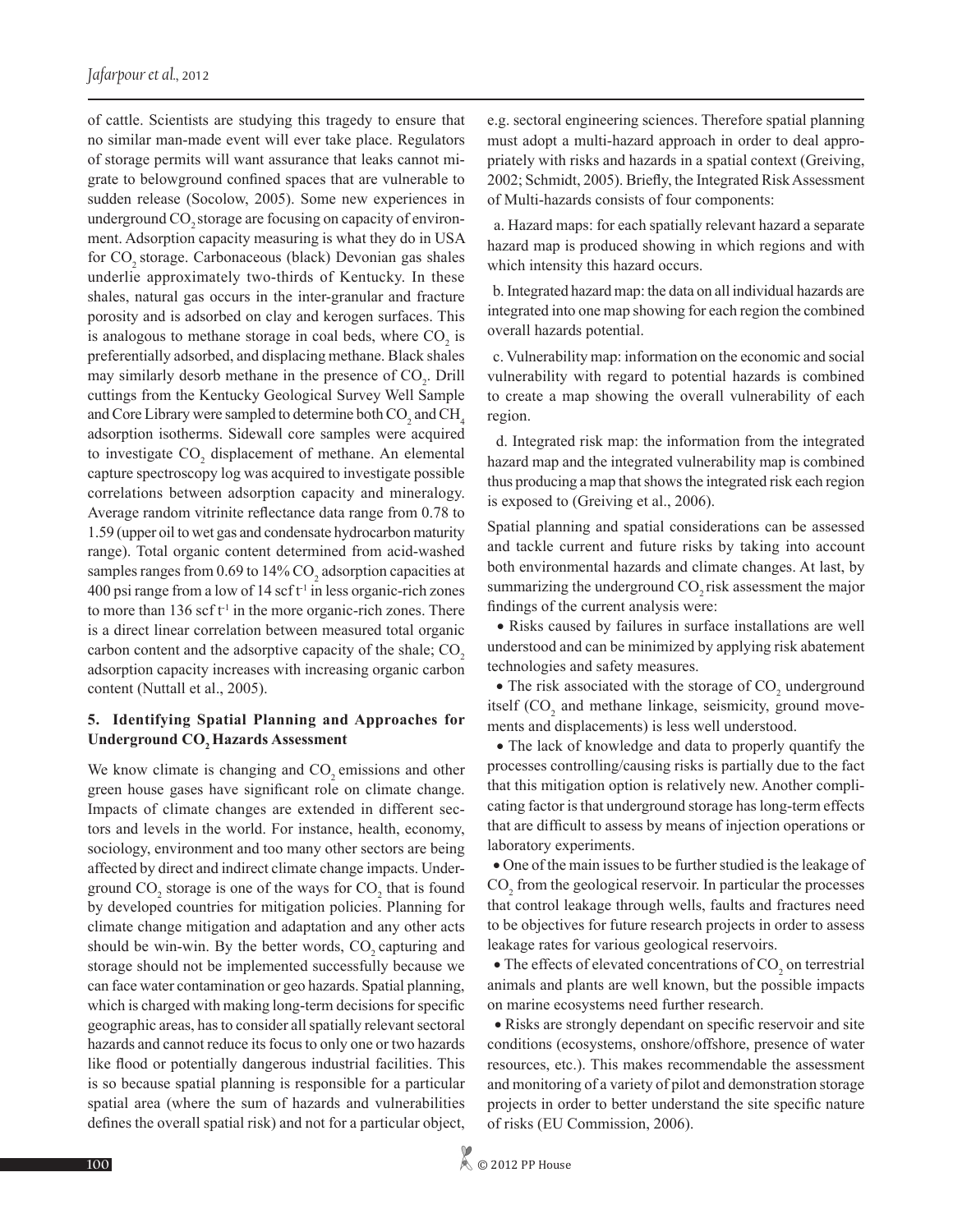## **6. Conclusion**

Climate change has started affecting our live recently. Most of the scientists found climate change hazards could be assessed by adaptation and mitigation policies. Mitigation policies are related to GHG emission such as  $CO<sub>2</sub>$ , methane, sulphur and so on. Most of the developed countries are practicing to capture, pipe, and store the  $CO<sub>2</sub>$  as one of the most hazardous GHGs and injecting that for long time into the earth. But, this hazard assessment and mitigation minimize the consequences of natural hazard superficially and in time we will face the impact of such actions on environment. Spatial planning can guide us to take into account not only mitigation policies but also assessment of current and future hazards and how we can strengthen our planning and policies by spatial notion.

# **7. References**

- Anonymous, 2009. Low carbon technologies in a green economy: fourth report of session 2009-10. By Great Britain: Parliament: House of Commons: Energy and Climate Change Committee. Vol ii, 8.
- Bachu, S., 2000. Sequestration of  $CO<sub>2</sub>$  in geological media: criteria and approach for site selection in response to climate change. Energy Conversion and Management 41, 953-970.
- Barrie, J., Brown, K., Hatcher, P.R., Schellhase, H.U., 2004. Carbon dioxide pipelines: a preliminary review of design and risk. In: 7th International Conference on Greenhouse Gases Control Technologies, Vancouver, British Columbia. Available from http://uregina.ca/ghg17/PDF/papers/ peer/126.pdf.
- Bielicki, J.M., 2008a. Returns to scale for carbon capture and storage infrastructure and deployment. BCSIA Discussion Paper 2008-04. Available from http://belfercenter.ksg. harvard.edu/files/Bielicki\_CCSReturns ToScale.pdf.
- Bielicki, J.M., 2008b. Returns to scale for the integrated carbon capture and storage system. In preparation for Environmental Science & Technology*.*
- Bielicki, J.M., 2009. GHGT9 spatial clustering and carbon capture and storage deployment. Energy Procedia 1, 1691-1698.
- Brake, L., 2010. Study finds underground  $CO_2$  storage has potential to contaminate drinking water. Available from http://www.earthtimes.org/health/underground-co2 storage-contaminate-drinking-water/39/.
- CCSC, 2010. UK Carbon Capture and Storage Community. Available from http://www.co2storage.org.uk/.
- CDA, PvdA, ChristenUnie. Coalitieakkoord tussen de Tweede Kamerfracties van CDA, PvdA en ChristenUnie. 2007. Available from www.regering.nl/Het\_kabinet/ Beleidsprogramma\_2007\_2011.html (Dutch). Accessed in 23rd December 2009.
- Cr4, 2010. CO2 Storage In Deep Saline Formations Can't Work. Available from http://cr4.Globalspec.com/thread /59653/ CO2-storage-in-deep-saline-formations-can-t-work.
- Deel, D., Mahaja, K., Mahoney, R.C., McIlvried, G.H., Srivastav, D.R., 2007. Risk assessment and management for long-term storage of  $CO<sub>2</sub>$  in geologic formations- United States Department of Energy R&D. Systemics, Cybernetics and Informatics 5(1), 79-84.
- Eaton, D., Duncan, I., 2006. Creating a Carbon Capture and Storage Industry in Texas. Policy Research Project on Texas Energy Policy February 2007. University of Texas, Austin.
- Ehler, C., 2008. Conclusions: benefits, lessons learned, and future challenges of marine spatial planning. Marine Policy 32, 840-843.
- ERM,  $2010$ . Update on selected regulatory issues for  $CO<sub>2</sub>$ capture and geological storage focusing on the EU, US, Canada and Australia. Available from http://www.co2 captureproject.org/reports/regulatory\_report.pdf.
- EU Commission,  $2006$ . Potential risks of underground  $CO<sub>2</sub>$ storage. Available from http://ec.europa.eu/ environment /integration/re search/newsalert /pdf/28na2.pdf.
- Galeczka, D., Wolff-Boenisch, Gislason, S.R., 2010. Experimental studies on  $CO<sub>2</sub>$  sequestration in basaltic rocks with a plug flow reactor. JGGC 4, 537-545.
- Gaus, I., 2010. Role and impact of  $CO_2$ -rock interactions during  $CO<sub>2</sub>$  storage in sedimentary rocks. International Journal of Greenhouse Gas Control 4, 73-89.
- Gautam, R.M., Watanabe, K., Saegusa, H., 2003. Analysis of hydraulic pressure fluctuation in deep geologic formations in Tono area, Japan using artificial neural networks. Journal of Hydrology 284, 174-192.
- Geel, P.V., 2005. Speech staatssecretaris op Nationaal symposium Schoon Fossiel. November 23.
- Gledhill, J., Rollins, J., Pugh, T., 2009. Will water issues/ regulatory capacity allow or prevent geologic sequestration for new power plants? A review of the Underground Injection Control Program and Carbon Capture and Storage. America Public Power Association.
- Gómez, J.M., Sonnenschein, M., Müller, M., 2007. Information technologies in environmental engineering: ITEE. In: 3rd International ICSCS Symposium, Springer, 271.
- Gorecki, C.D., Sorensen, J.A., Steadman, E., Harju, J.A., 2009.  $\mathrm{CO}_2$  storage risk minimization through systematic identification and assessment of faults: a Williston Basin case study. Energy Procedia 1(1), 2887-2894.
- Greiving, S., 2002. Ra¨umliche Planung und Risiko (Mu¨nchen: Gerling Akademie Verlag).
- Greiving, S., fleischhauer, M., ckenkötte, J., 2006. A Methodology for an Integrated Risk Assessment of Spatially Relevant Hazards. Journal of Environmental Planning and Management 49(1), 1-19.